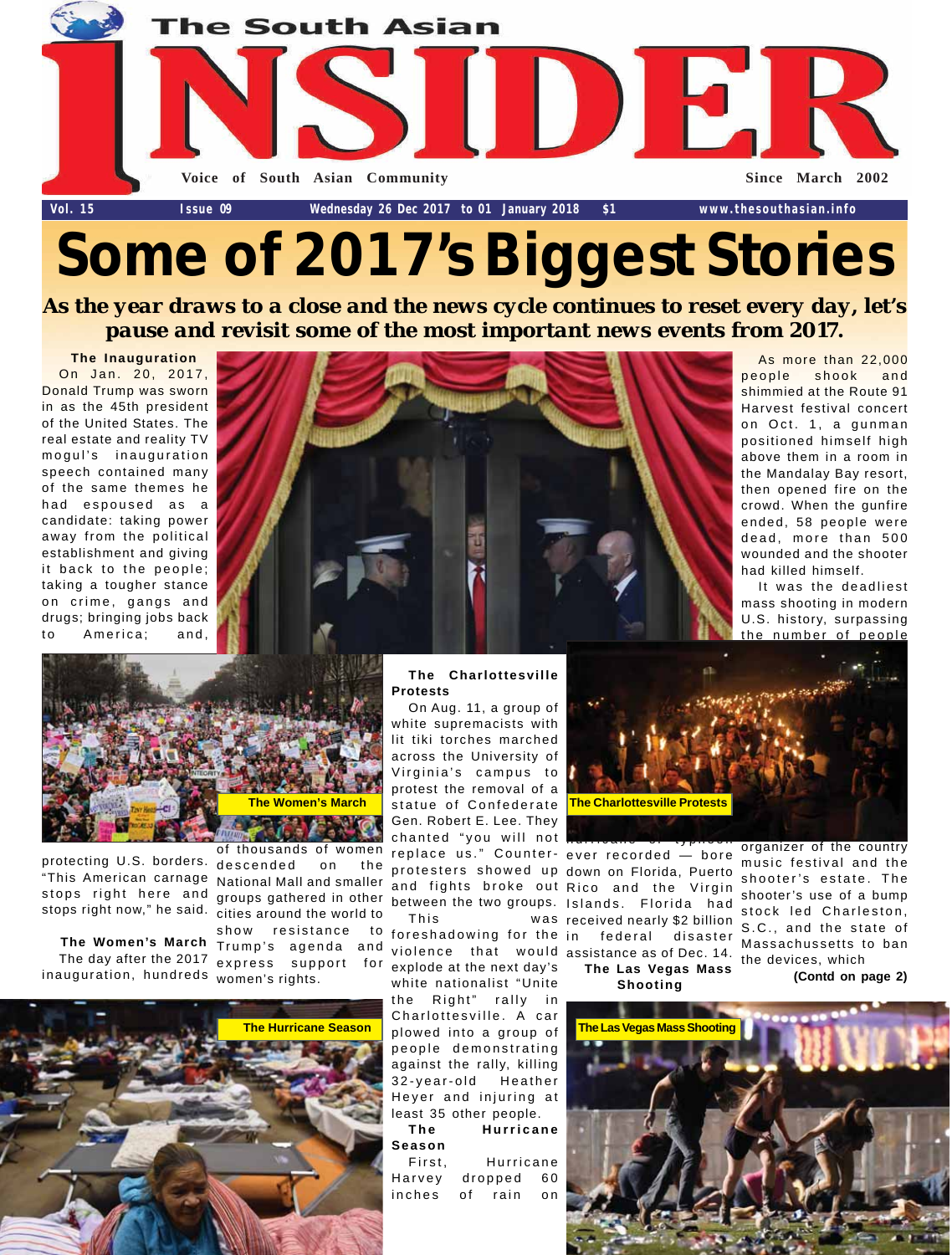# **Wednesday 26 Dec 2017 to 01 January 2018** 2018



**2017 SPECIAL**

on Dec. 4 and quickly league over his national became "among the top five largest fires in California history," NPR's Kirk Siegler Director Robert Mueller reported a week later. The wildfire was 60 percent contained as of Dec. 20, and had already consumed 272,000 acres and destroyed more than 1,000 structures, according to the California Department of Forestry and Fire Protection.

**The #TakeAKnee Protests**

It started in 2016 with

anthem protests.

**The Russia Probe** In May, former FBI was given a new highprofile, high-pressure assignment — as the special counsel responsible for the government's investigation into Russian meddling in the 2016 presidential election, and the possibility that members of the Trump campaign might have been involved. He and his team of lawyers have been digging into those questions ever since, as political feuds erupt on Capitol Hill over Mueller's actions and the future of his investigation.

Much of their work takes place behind closed doors, but the charges that Mueller has brought so far suggest that he has "flipped" several former Trump associates,

automatic rifle to fire more quickly.

## **The #MeToo Movement**

As the number of sexual assault and harassment accusations against Hollywood producer Harvey Weinstein grew over the first weeks of October, a hashtag started trending on social media: #MeToo. Activist Tarana Burke launched the "Me Too" movement 10 years California. Seven ago, as a way to help survivors of sexual abuse have a voice. Now, people around the world were using the hashtag to underscore how pervasive and damaging sexual abuse is for women.

**Wildfires**

On Oct.8, one of the



**The California** wildfire in the state's erupted in wildfires swept across Northern California, killing at least 44 people and destroying nearly 9,000 homes and other buildings. The fires weren't fully contained until the end of October. It is now the deadliest history.

worst fire seasons on Thomas Fire flared up Just weeks later, the





Colin Kaepernick, the San Francisco 49ers quarterback who decided to kneel as the national anthem played before NFL games, in protest of police brutality. This sparked outrage among some who accused him of being anti-American and anti-military. Kaepernick left the 49ers and became a free agent. He later filed a grievance team to see what they against the NFL and uncover (although it's team owners, accusing not clear that the general them of colluding to results of the probe will shut him out of the ever be public.)

persuading them to cooperate as he investigates their old colleagues. There are a mind-boggling number of people, agencies and investigations involved — NPR broke down many of the key players here. Currently there are far more questions than answers, and all eyes are on Mueller's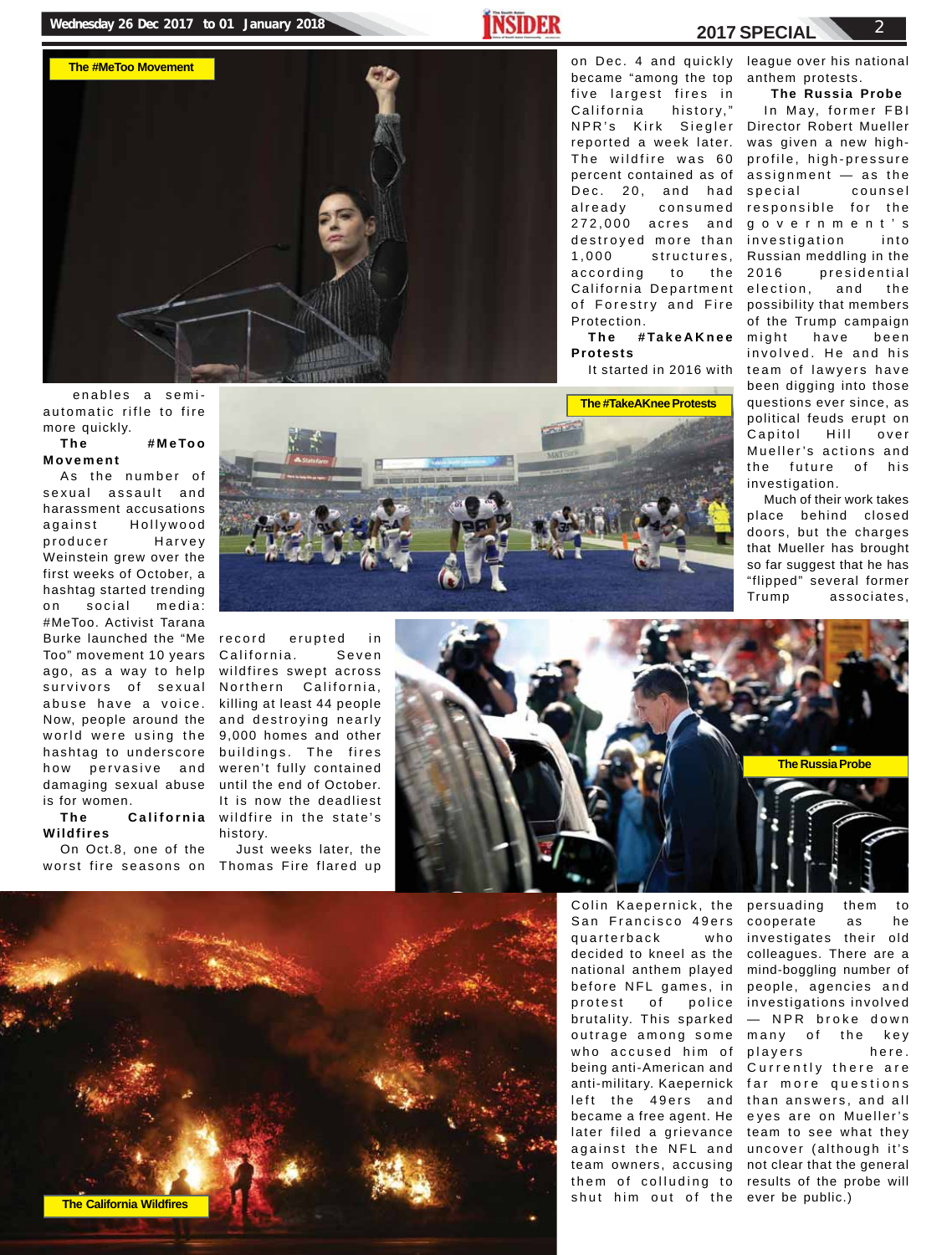# The biggest news stories from India in 2017

**Ryan murder case:** Eight-year-old, class II student Pradhuman Thakur was found dead in Ryan International School's toilet in Maruti Kunj in September. In latest development, in the case, a class XI student has been accused of the child's murder. After CBI's report, Ashok, the conductor who was falsely implicated in the case by the police has also been released from jail

**Instant Triple Talaq**

In a landmark 3-2 verdict, the Supreme Court in August set aside the centuries-old practice of instant triple talaq or talaqe-biddat in which Muslim men divorce their wives by uttering Talaq three times in quick succession. The apex "illegal,"

basic tenets of Quran.

## **Aadhaar Linking**

The government has March 31, 2018. made it mandatory for financial institutions,



ruled that the practice of done are to be made inoperable taxes paid earlier in the value the fundamental right of women divorce through triple talaq after this date till the details chain. Thus, the final to enter any place of worship among Muslims is "void," are updated. However, on consumer will bear only the that allows men access. "unconstitutional." The court government gave a breather to in the supply chain with set-off by 3:2 verdict held that the those who still don't have the benefits at all the previous Uttar Pradesh's chief minister triple talaq is against the 12-digit biometric number- the stages. October 25, 2017, the GST charged by the last dealer deadline for them has been extended by three months to

### **GST tax**

including banks, to verify move and biggest tax reform, undermine the fight for gender Satellites in a Single Flight and link Aadhaar of their the Centre introduced 'Goods equality and have no 2017, the deadline for doing of central and state levies on Shignapur temple in western 2 Series Satellite along with

court by a majority verdict accounts where this is not points) with a full set-off for Mumbai court ruling that it was months.

 In a major economic reform restrict women's entry Indian temples that deny or under his rule

### **UP Chief Minister**

Women's Entry into Temples elections in March. He said, This was the first meeting The Supreme Court in an that there would be no place between PM Modi and emphatic verdict ruled that for 'goonda raj' and corruption President Trump after the Yogi Adityanath became Lady Melania Trump at the after the state assembly Washington, DC in June.

# **PSLV-C37 Launches 104**

customers with their and Services Tax' (GST) tax as constitutional right to do so. C37), ISRO's Polar Satellite and Manipur went to polls in accounts. According to a new national sales tax. The The Supreme Court comments Launch Vehicle successfully February, March, 2017. notification dated June 1, GST will replace a patchwork came days after the Shani launched the 714 kg Cartosat- While the Bharatiya Janata was set as December 31, goods and services. It is a Maharashtra opened its inner 103 co-passenger satellites in government in four states, 2017 (as of now), and single tax (collected at multiple sanctum to women following a February from Satish Dhawan

Space Centre SHAR, Sriharikota. This was the 38th consecutively successful mission of PSLV. The total weight of all the 104 satellites carried onboard PSLV-C37 was 1378 kg. REUTERS/P. Ravikumar **Dera Sachha Sauda row**

 Gurmeet Ram Rahim Insaan, chief of Dera Sachha Sauda, was convicted in two rape cases and was sentenced to 20 years. Huge protests erupted after his conviction. At least 30 were killed in the violent protests. His successor and 'adopted daughter' Honeypreet was also convicted for enticing mob for riots and was arrested by the Haryana Police after being on the run for two

## **Modi-Trump meet**

Prime Minister Narendra Modi met US President Donald Trump and First House in latter took the office

## **Five states**

: In its 39th flight (PSLV-Uttarakhand, Punjab, Goa Uttar Pradesh, (BJP) formed

**(Contd on page 4)**